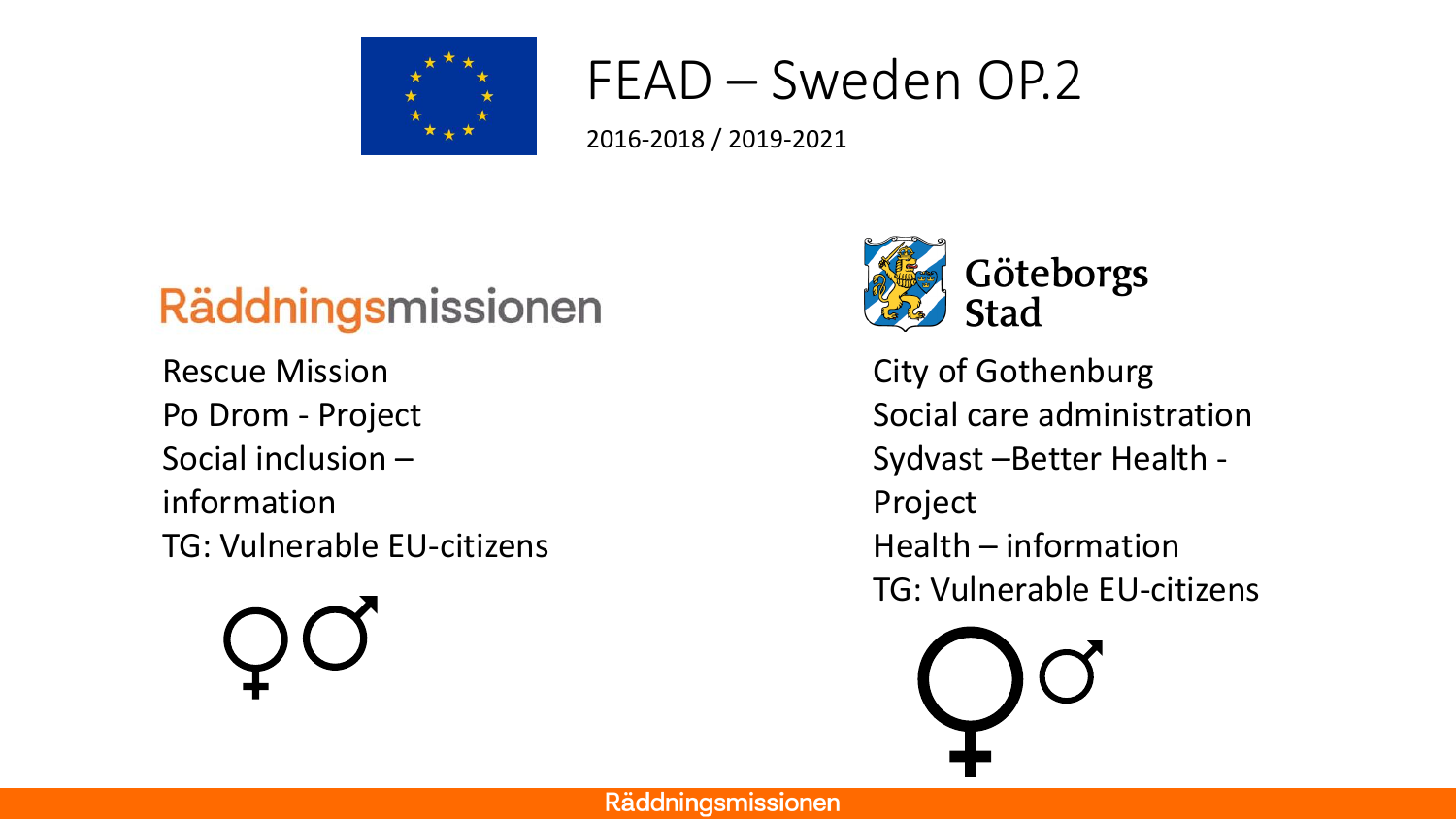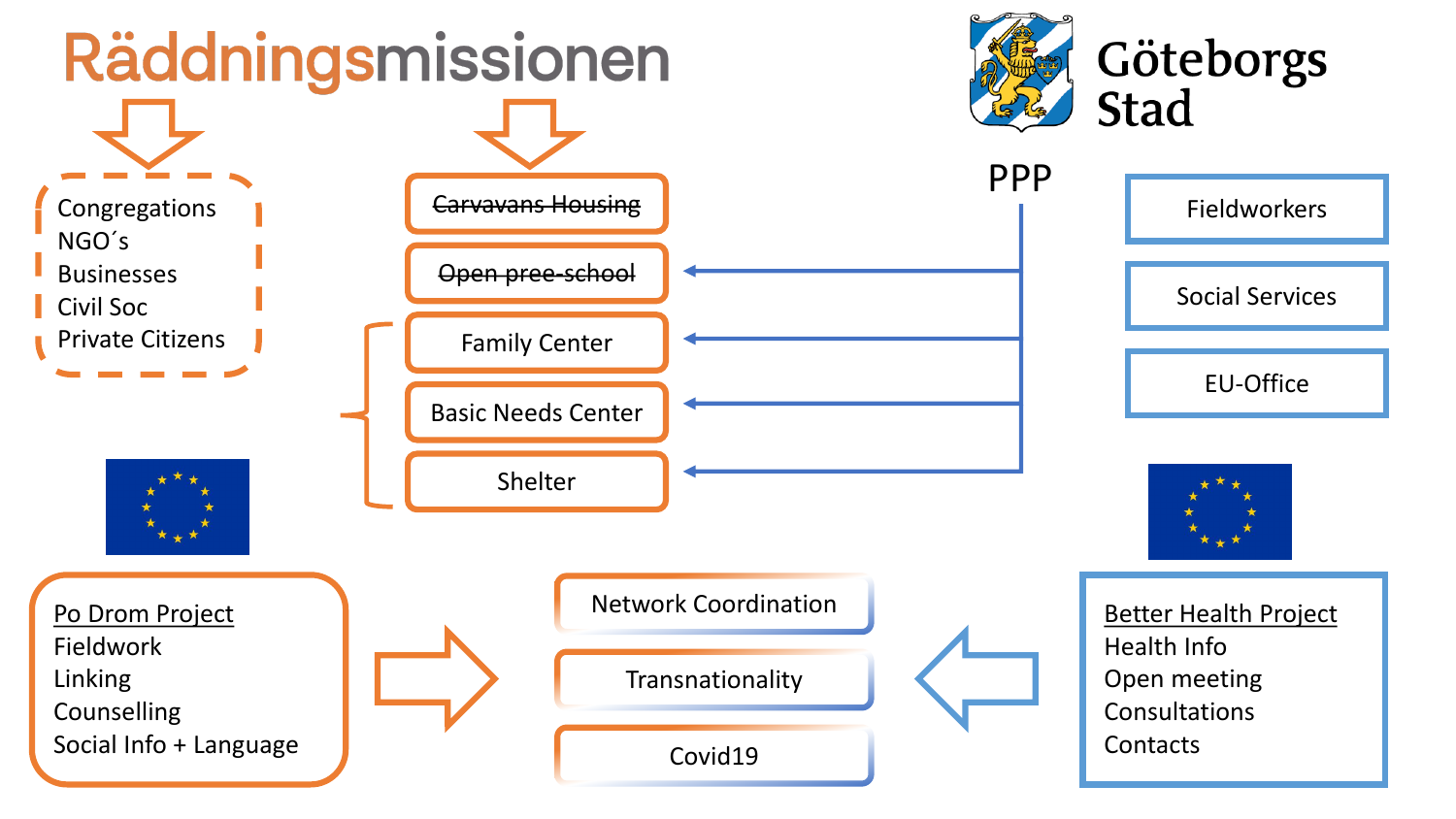### Synergy and effects

#### Voice the needs of TG - Influence on planning

The practise of participatory engagement in the process of designing activities allows us to alter the measures accordingly; shelter, info on vaccines, language training, mental health etc

The partnership with the city and the two FEAD-projects amplifies those needs and enables better informed decisions on social work including the target group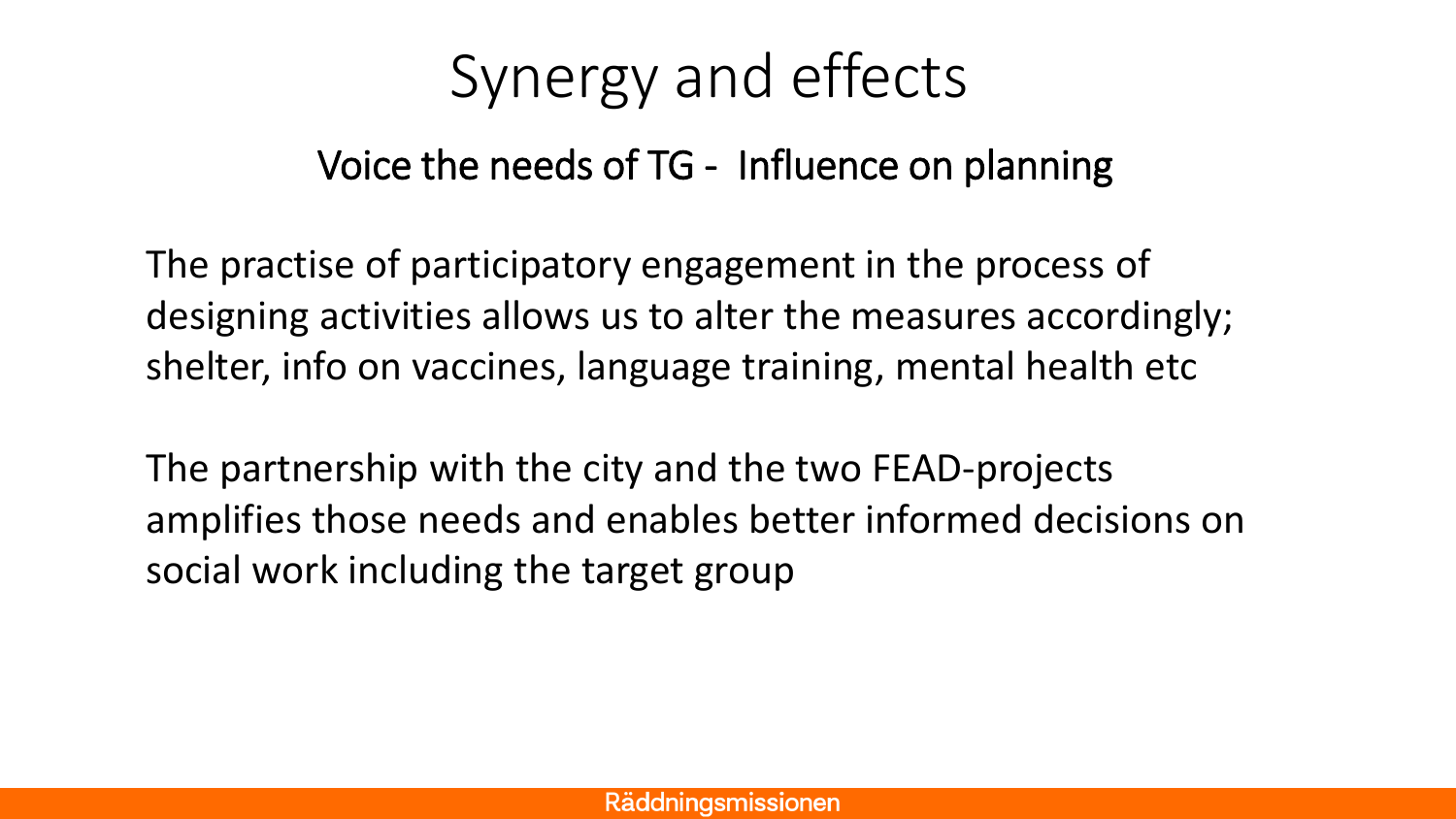## Continuous info sharing

Through regular network meetings with civil society and the city, information is continuously shared allowing for preemptive measures to be put in place

Information that seems less urgent can be crucial to other organizations and initiatives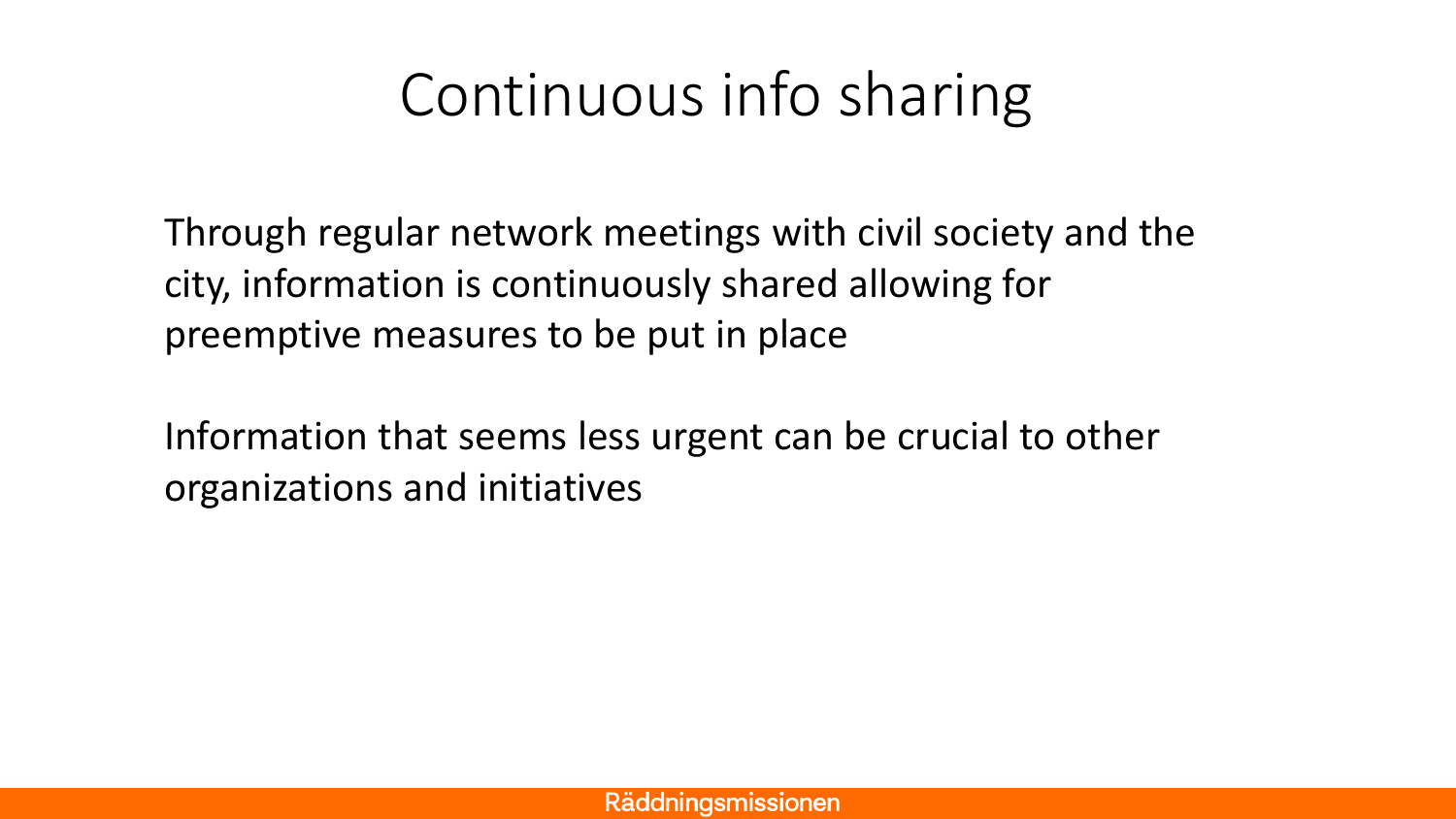Connecting nodes in network – creating unforeseen effects

Being tentative to the needs of the target group and allowing for a flexible approach to implementation of activities opens up for new approaches

Preschool for mobile kids -> adult literacy

Emergency shelters in caravans for families -> labour market integration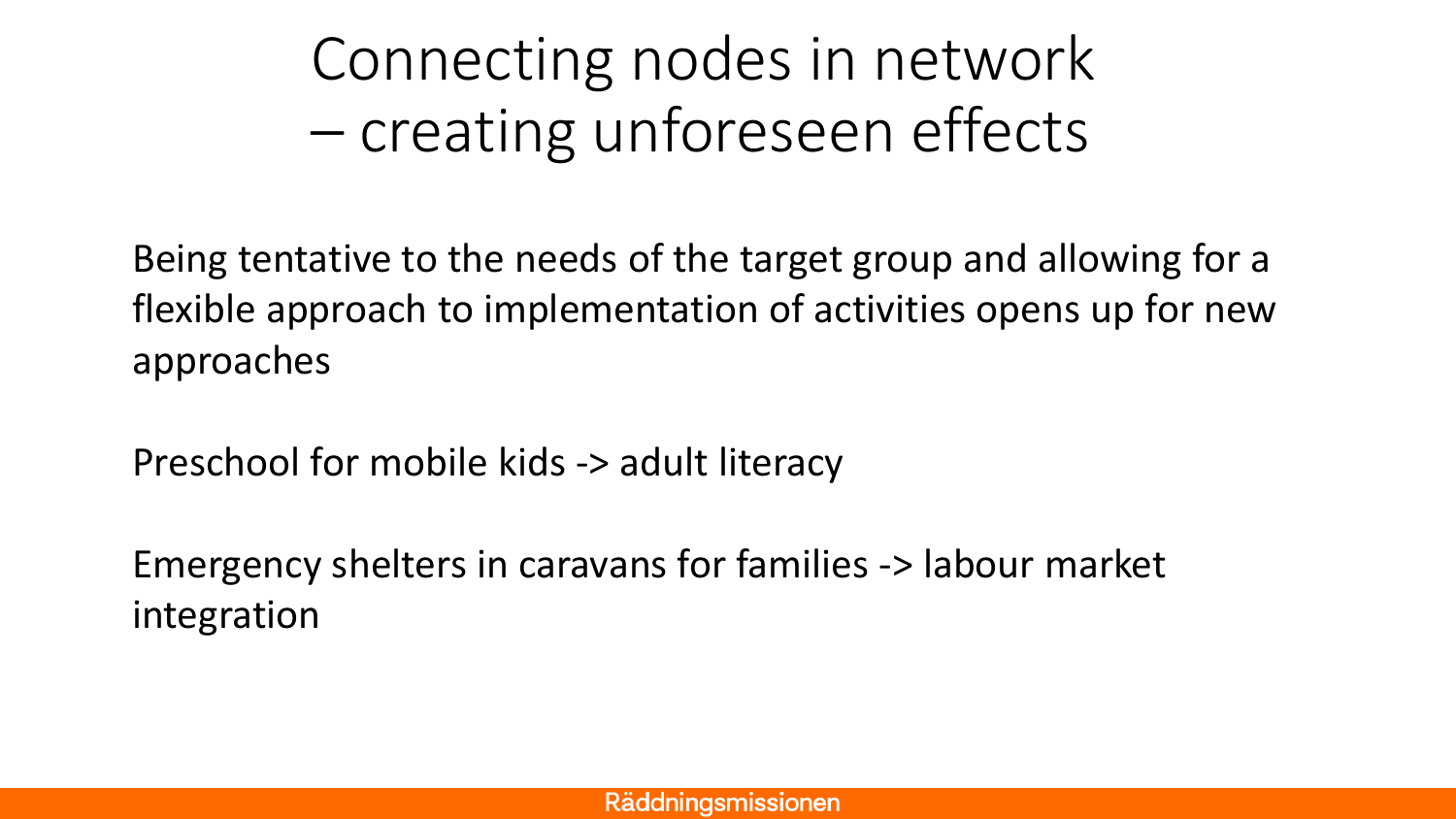## Using FEAD projects to strengthen other measures

The Po Drom project employs fieldworkers with language and cultural skills who in cooperation with the fieldworkers from the municipality strengthen efforts from their part to reach people they meet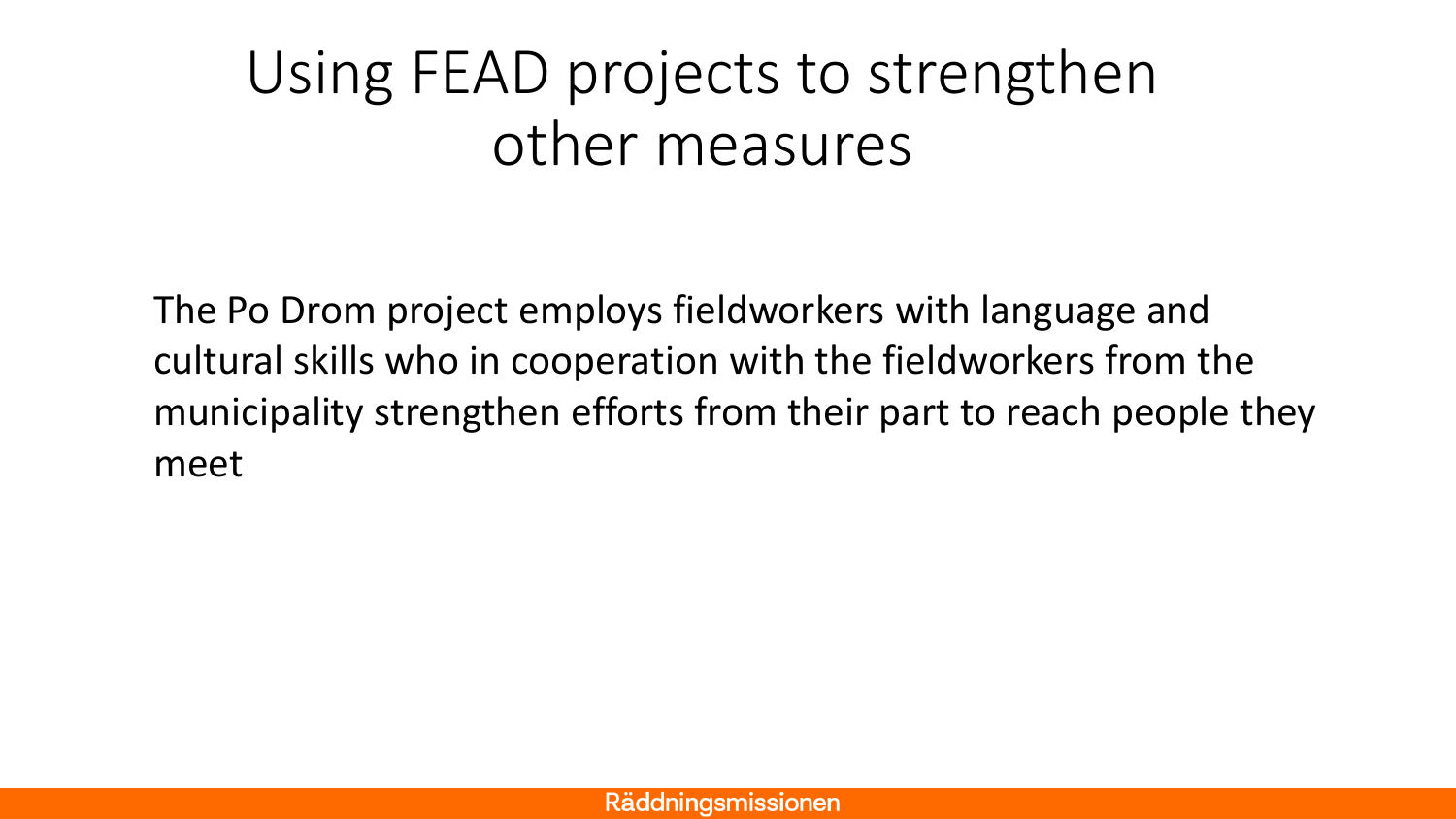# Utilizing network for emergency response

Covid response – Quarantine measures and information to the target group

Extreme cold – emergency shelter during winter nights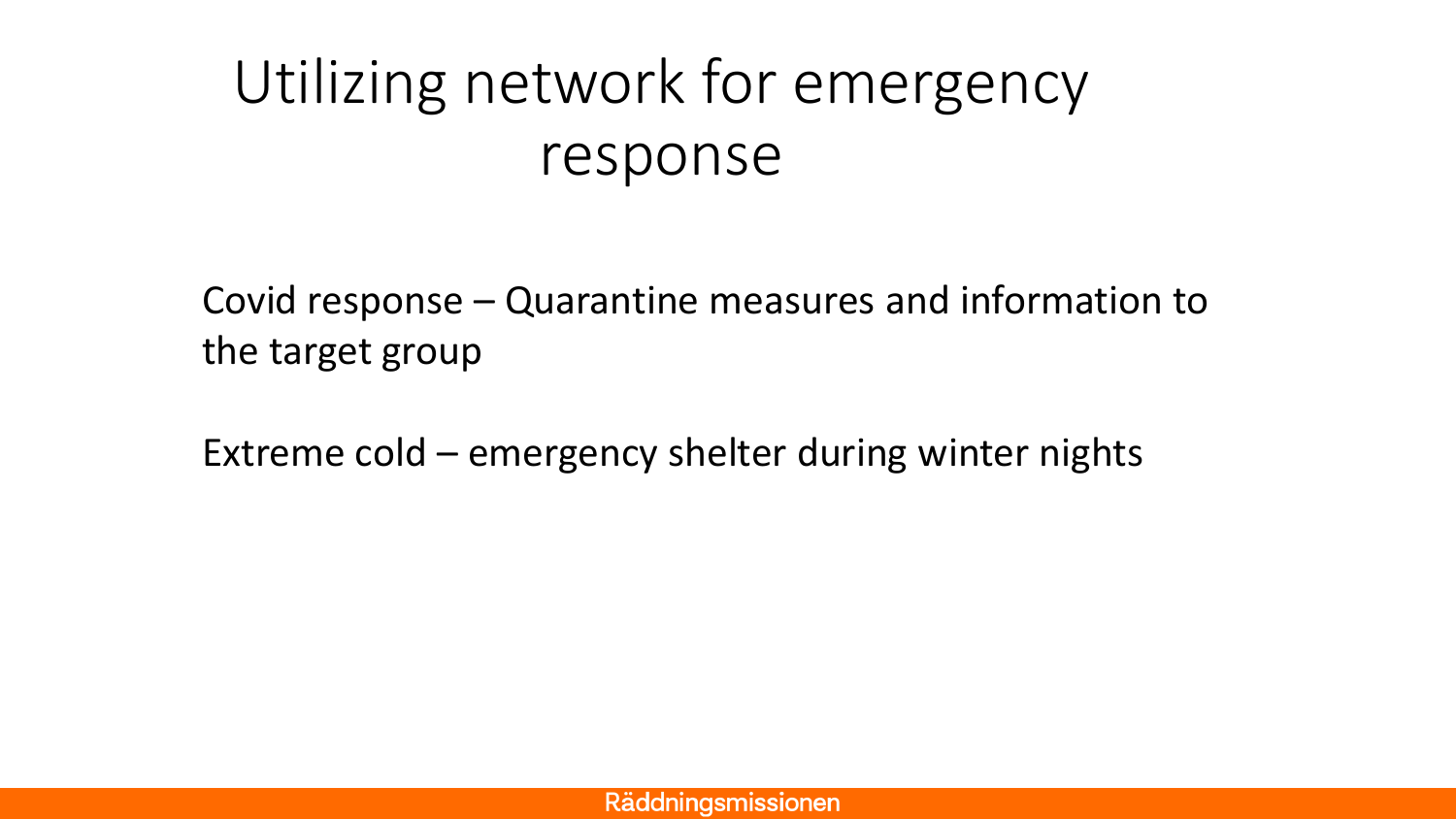# Joint efforts with hard to reach groups

The two projects together reach different groups through the different aims: health/social

People attending health info can be linked to social efforts and the other way around

Knowledge and relations to the target group has informed measures to reach groups with info on the Covid19 pandemic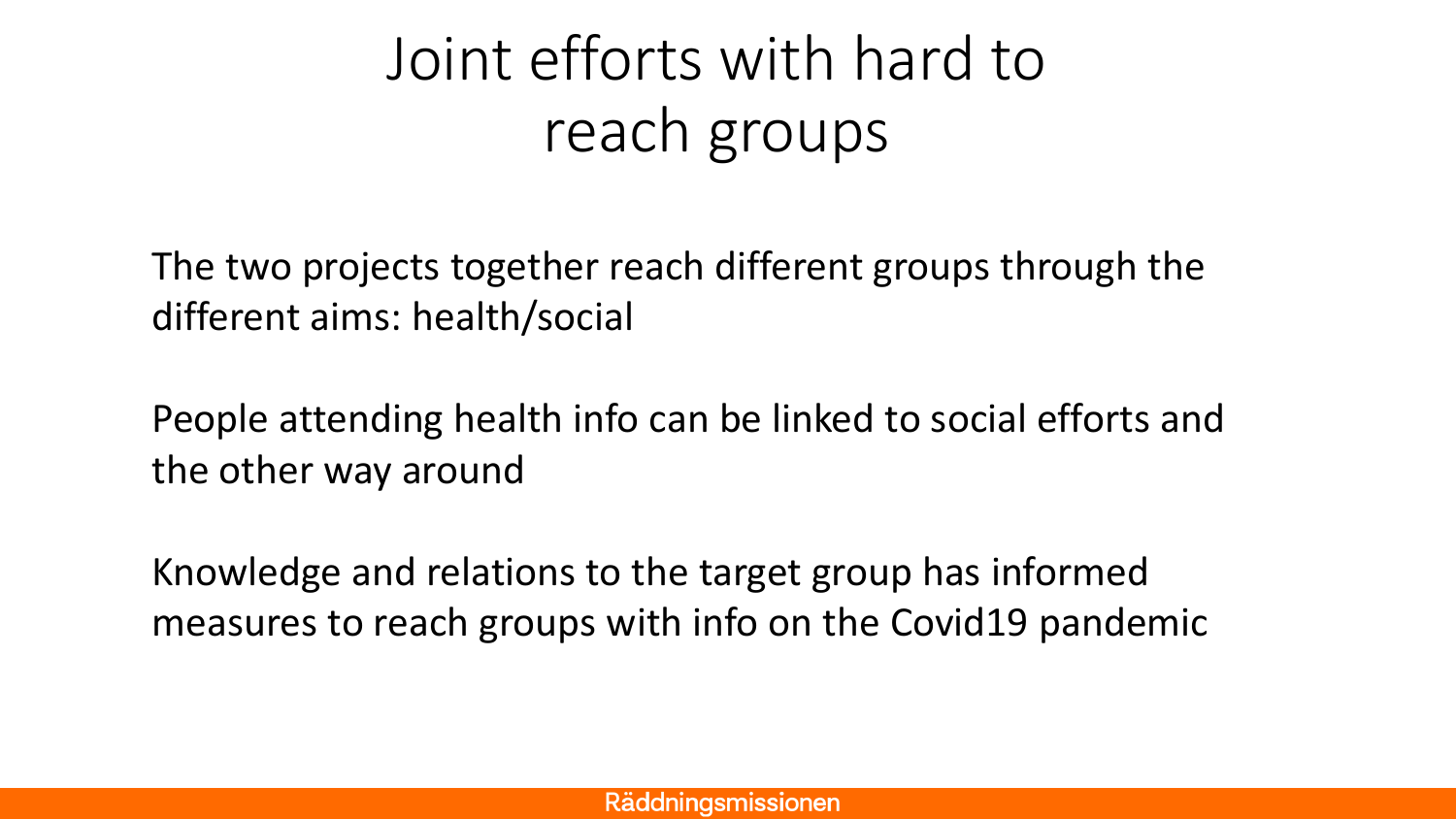#### Lessons learned

- Allow for flexibility in planning of activities, change with new information from the target group and from partners
- Partnership between the civil society and local authorities strengthens the overall efforts towards the target group
- A network model creates contacts in many directions
- Keep the network open outside of urgent problems to be able to act quickly when its necessary